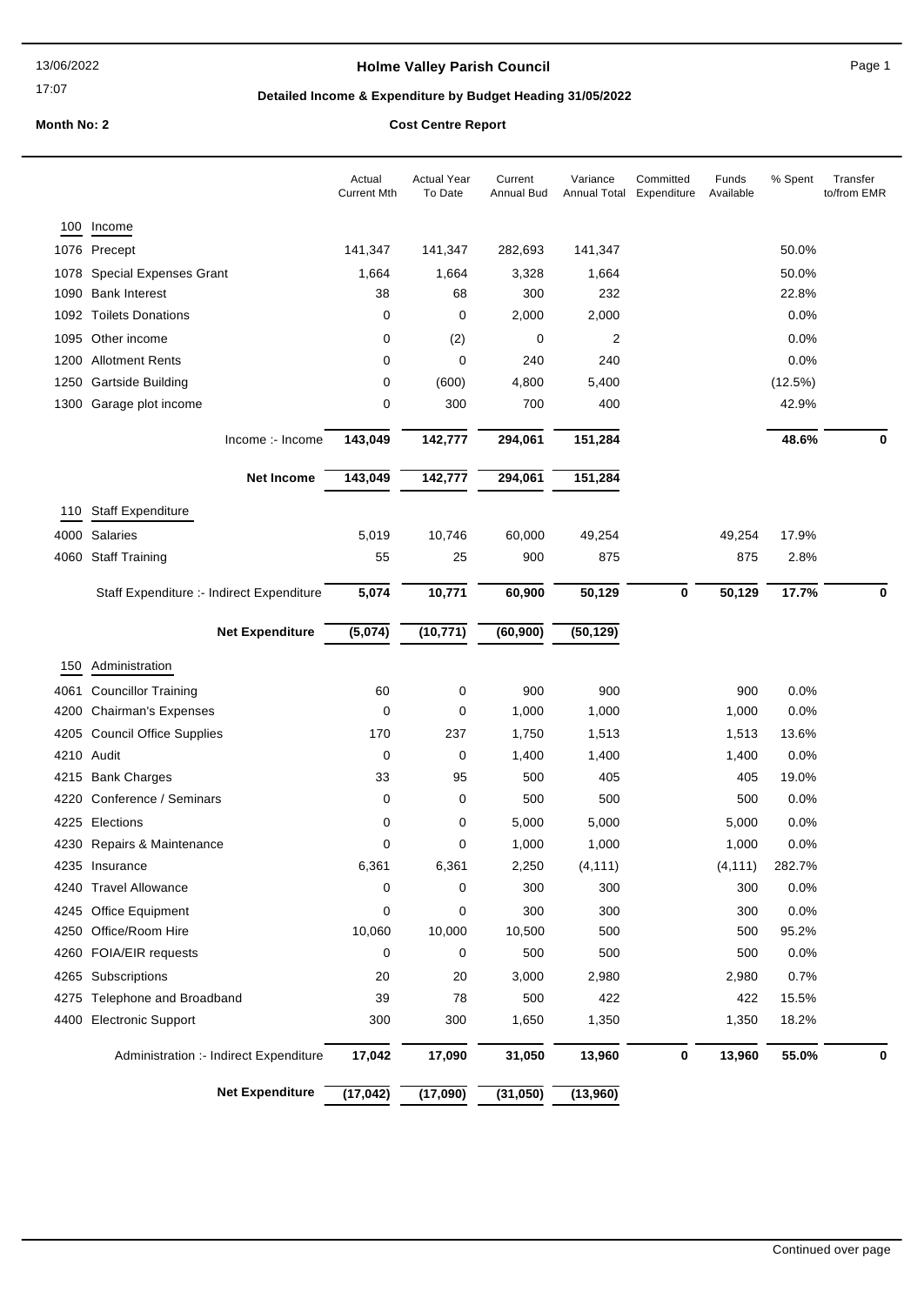17:07

### **Holme Valley Parish Council Page 2**

### **Detailed Income & Expenditure by Budget Heading 31/05/2022**

**Month No: 2 Cost Centre Report** 

|      |                                                         | Actual<br><b>Current Mth</b> | <b>Actual Year</b><br>To Date | Current<br>Annual Bud | Variance<br><b>Annual Total</b> | Committed<br>Expenditure | Funds<br>Available | % Spent | Transfer<br>to/from EMR |
|------|---------------------------------------------------------|------------------------------|-------------------------------|-----------------------|---------------------------------|--------------------------|--------------------|---------|-------------------------|
| 250  | Finance & Management                                    |                              |                               |                       |                                 |                          |                    |         |                         |
|      | 4315 Other Community Assets                             | 5,000                        | 5,000                         | 53,000                | 48,000                          |                          | 48,000             | 9.4%    |                         |
|      | 4405 Grants                                             | 200                          | 200                           | 20,000                | 19,800                          |                          | 19,800             | 1.0%    |                         |
|      | Finance & Management :- Indirect Expenditure            | 5,200                        | 5,200                         | 73,000                | 67,800                          | 0                        | 67,800             | 7.1%    | 0                       |
|      | <b>Net Expenditure</b>                                  | (5, 200)                     | (5, 200)                      | (73,000)              | (67, 800)                       |                          |                    |         |                         |
| 300  | Planning                                                |                              |                               |                       |                                 |                          |                    |         |                         |
|      | 4505 Neighbourhood Plan                                 | 0                            | 0                             | 10,000                | 10,000                          |                          | 10,000             | 0.0%    |                         |
|      | Planning :- Indirect Expenditure                        | 0                            | $\bf{0}$                      | 10,000                | 10,000                          | $\mathbf 0$              | 10,000             | 0.0%    | 0                       |
|      | <b>Net Expenditure</b>                                  | 0                            | $\pmb{0}$                     | (10,000)              | (10,000)                        |                          |                    |         |                         |
| 350  | <b>Publications &amp; Communication</b>                 |                              |                               |                       |                                 |                          |                    |         |                         |
|      | 4600 Community Champion                                 | $\mathbf 0$                  | 0                             | 250                   | 250                             |                          | 250                | 0.0%    |                         |
| 4610 | <b>Publications and Publicity</b>                       | 0                            | 0                             | 6,000                 | 6,000                           |                          | 6,000              | 0.0%    |                         |
|      | 4615 Royal Events                                       | 5,434                        | 5,885                         | 10,000                | 4,115                           |                          | 4,115              | 58.9%   |                         |
| 4620 | <b>Tidy Trader Awards</b>                               | 0                            | 0                             | 100                   | 100                             |                          | 100                | 0.0%    |                         |
| 4625 | Website & Media                                         | 0                            | 0                             | 1,000                 | 1,000                           |                          | 1,000              | 0.0%    |                         |
|      | 4630 Special Projects                                   | 0                            | 0                             | 1,000                 | 1,000                           |                          | 1,000              | 0.0%    |                         |
|      | Publications & Communication :- Indirect<br>Expenditure | 5,434                        | 5,885                         | 18,350                | 12,465                          | $\bf{0}$                 | 12,465             | 32.1%   | 0                       |
|      | <b>Net Expenditure</b>                                  | (5, 434)                     | (5,885)                       | (18, 350)             | (12, 465)                       |                          |                    |         |                         |
| 400  | Service Provision                                       |                              |                               |                       |                                 |                          |                    |         |                         |
|      | 4300 Honley Library                                     | 0                            | 0                             | 15,000                | 15,000                          |                          | 15,000             | 0.0%    |                         |
| 4320 | Public Toilet - Day to Day                              | 287                          | 1,416                         | 17,000                | 15,584                          |                          | 15,584             | 8.3%    |                         |
|      | 4325 Public Toilet - Lettable Space                     | 0                            | 0                             | 1,000                 | 1,000                           |                          | 1,000              | 0.0%    |                         |
|      | 4700 CCTV                                               | 0                            | 0                             | 0                     | 0                               |                          | 0                  | 0.0%    | 1,560                   |
|      | 4705 Christmas Provision                                | $\mathbf 0$                  | 0                             | 5,500                 | 5,500                           |                          | 5,500              | 0.0%    |                         |

 New Mill - Churchyard 0 0 800 800 800 0.0% Dog Waste 0 0 1,000 1,000 1,000 0.0% Patient Transport Scheme 0 0 1,000 1,000 1,000 0.0% Minibus 0 0 25,000 25,000 25,000 0.0% Phone Boxes 0 0 400 400 400 0.0% Seats & Shelters-Maintenance 377 377 13,000 12,623 12,623 2.9% Youth Facilities 0 0 8,000 8,000 8,000 0.0%

**Net Expenditure (664) (1,794) (87,700) (85,906)**

6000 **plus Transfer from EMR** 0 1,560

**Movement to/(from) Gen Reserve (664) (234)**

Service Provision :- Indirect Expenditure **664 1,794 87,700 85,906 0 85,906 2.0% 1,560**